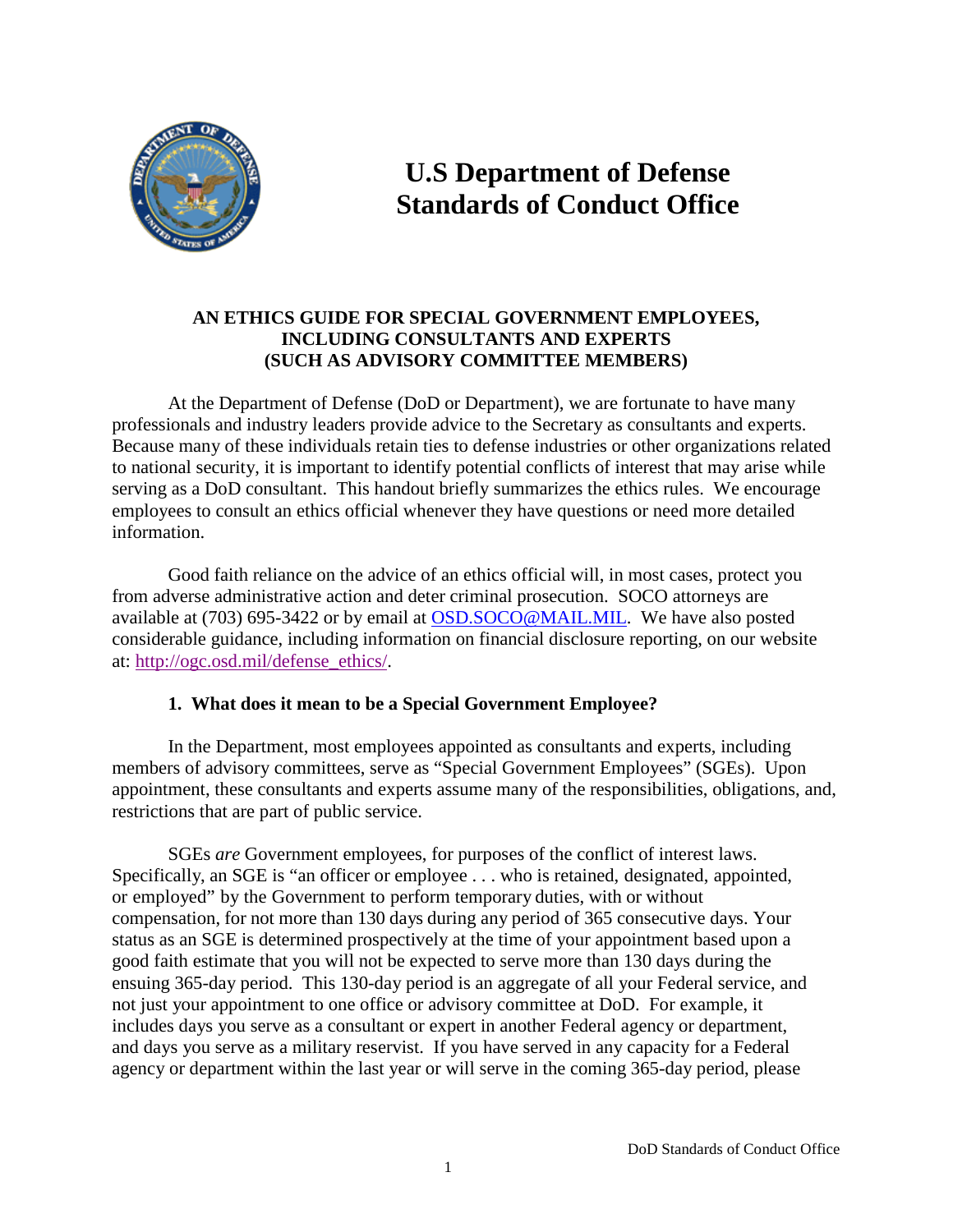share this information with the appropriate DoD official to ensure that you do not exceed the 130-day limit.

When counting days that you work as an SGE, you must count each day in which you perform services as a full day, even if you did not perform services for the entire workday. Brief non-substantive interactions, such as emails or phone calls to set up a meeting or coordinate travel, should not be counted as a day of duty. Any day for which you are paid by the Government (not including travel reimbursement) must be counted as a day.

## **2. Financial Disclosure**

At DoD, the vast majority of SGEs are required to file a Confidential Financial Disclosure Report (OGE Form 450), or in some cases the DoD alternate form (DoD Confidential Conflict-of Interest Statement for DoD Advisory Committee Members). As the name implies, the OGE Form 450 (or DoD alternate form) is treated as confidential and is not available to members of the public. On very rare occasions, SGEs are required to file a Public Financial Disclosure Report (OGE Form 278e) because of the nature of the duties they are being asked to perform, the level of compensation for the position, or the statute authorizing the creation of the position mandates the filing of a public report. Again, as the name implies, the OGE Form 278e can be released to a member of the public upon request. The purpose of the financial disclosure report is to enable ethics officials to determine whether your financial interests may create a conflict of interest that would hinder or preclude your service for the Department.

# **3. Criminal Conflict of Interest Statutes**

During your appointment you are required to comply with several criminal statutes. These statutes are codified at 18 U.S.C. §§ 203, 205, 207, and 208, and are divided into the following subject areas: (1) financial conflicts of interest; (2) representational activities; and (3) limits on representation after you leave the Government.

# **Financial Conflicts of Interest**

The primary financial conflict of interest statute, **18 U.S.C. § 208(a)**, prohibits all employees, including SGEs, from participating personally and substantially in any particular matter that has a direct and predictable effect on their own financial interests or on the financial interests of any person whose interests are imputed to them. The interests of the following persons are imputed to you: your spouse; minor child; general partner; organizations which you serve as an officer, director, trustee, general partner or employee; and a person or organization with whom you are negotiating or have an arrangement concerning prospective employment. Because SGEs are typically engaged in outside employment which is related to the subject area for which the Government requests their services, it is extremely important to take this conflict rule into consideration.

A conflict may arise in various ways. An SGE would be prohibited from participating in a discussion that involves whether a certain weapons program should be continued if the SGE works for the company that manufactures the weapon, or from reviewing a contract proposal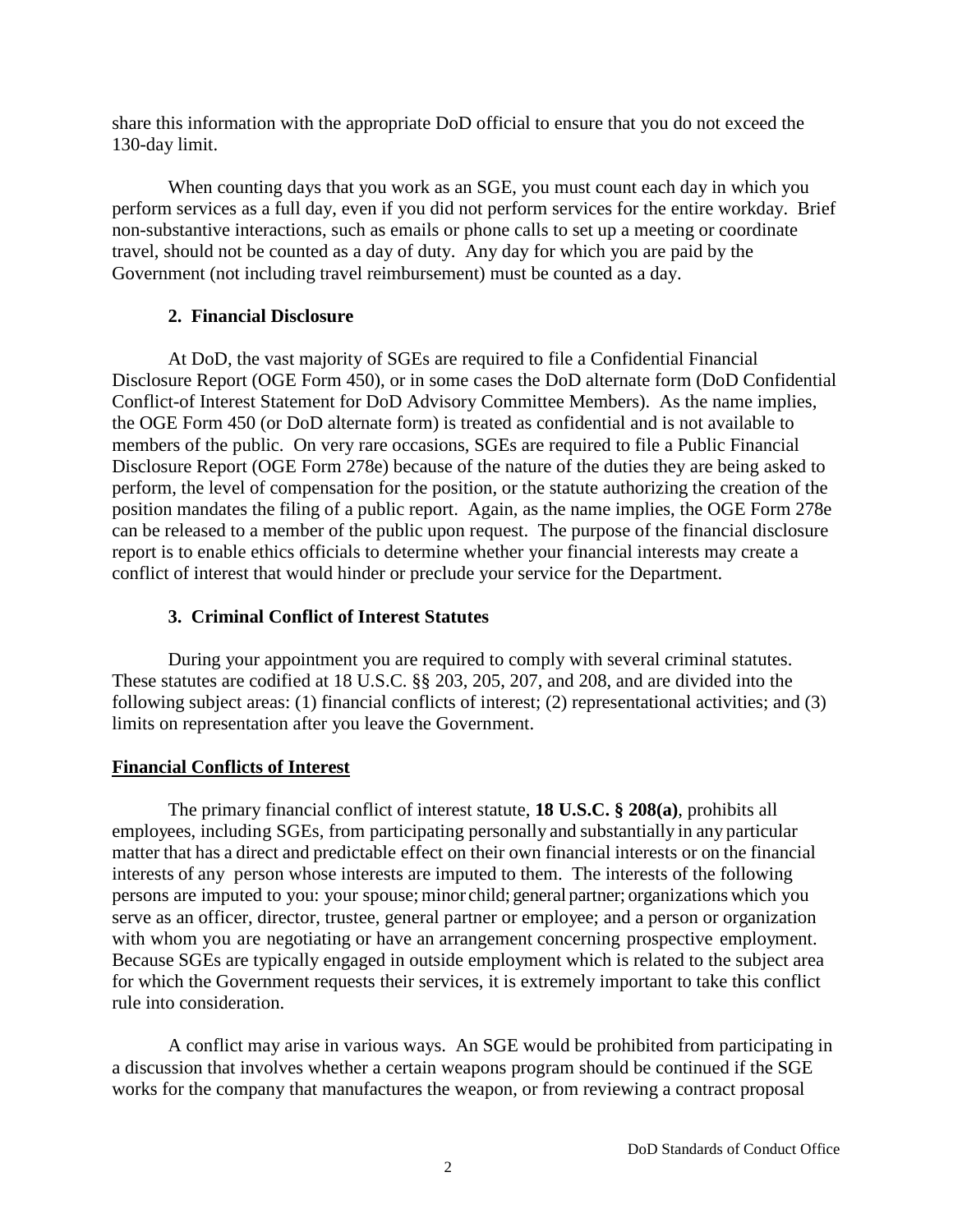from an association for which the SGE serves as a member of the board of directors. In these instances the SGE would be required to recuse from participating in the matter.

If you become aware of a conflict of interest, you must disqualify yourself from acting in the matter and notify your supervisor. You should also consult a DoD ethics official, since there are several regulatory exemptions that may permit you to participate even when you have certain financial interests that cause a conflict of interest.

The statute and implementing Federal regulations provide for issuance of waivers that may allow you to work on matters in which you have a financial conflict of interest. Such waivers must be issued by an authorized authority before you participate in the matter. Since waivers are complex and rarely granted, you must seek advice from a DoD ethics official.

## **Representational Activities**

Two statutes, 18 U.S.C. §§ 203 and 205, prohibit Federal employees, including those in an SGE status, from representing another person or entity before any agency or court of the Executive or Judicial Branches. Specifically, as an SGE, section 203 prohibits the receipt of compensation for representational services only in particular matters involving a specific party: (1) in which an SGE has participated personally and substantially as a Government employee; or (2) which is pending in DoD if the SGE has served for more than 60 days in DoD (aggregating all days served at any DoD component or organization) during the immediately preceding 365 days. For example, this would include service within DoD as a regular employee, military member on active duty, and/or as an SGE. Representational services include written or oral communications and appearances made on behalf of someone else with the intent to influence the Government. Section 205 parallels section 203, except that even uncompensated representations made by an SGE are prohibited.

## **Limits on Representations After You Leave the Government**

Finally, 18 U.S.C. § 207, prohibits former employees, including SGEs from representing another person or entity to DoD or another Federal agency or court on any particular matter involving a specific party in which the SGE participated personally and substantially while employed at DoD. This bar lasts for the lifetime of the particular matter.

## **4. Standards of Ethical Conduct**

The following items highlight some of the administrative Standards of Ethical Conduct regulations (5 C.F.R., Part 2635) that pertain to SGEs in DoD.

## **Teaching, Speaking, and Writing in a Personal Capacity**

During your appointment, you may continue to receive fees, honoraria, and other compensation for teaching, speaking, and writing undertaken in your personal capacity on topics that are not directly related to your SGE position.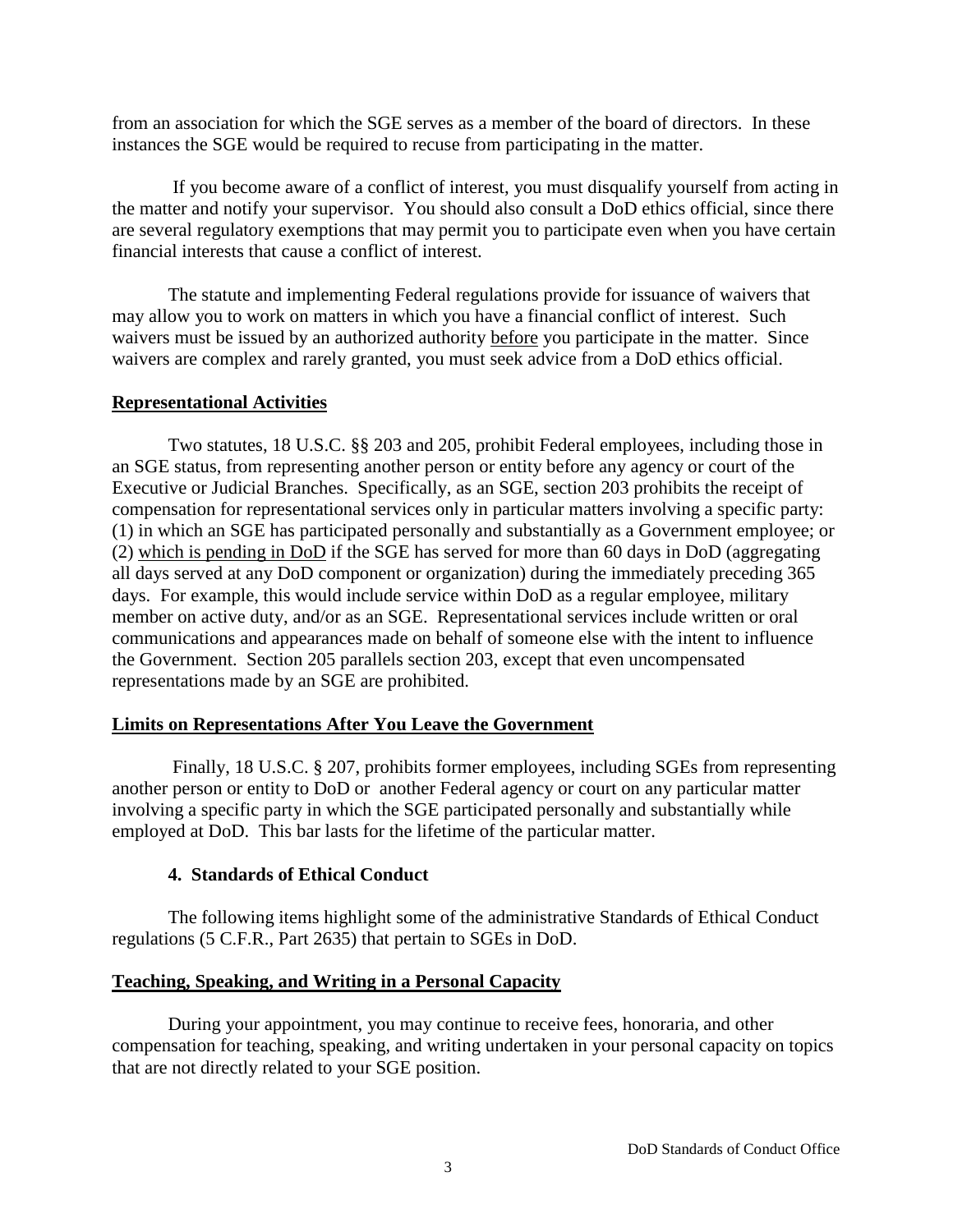If you use your DoD title or position as one of several biographical details given to introduce yourself in connection with your personal teaching, speaking, or writing, and the subject of the teaching, speaking or writing deals in significant part with any ongoing or announced policy, program or operation of DoD, you must use a disclaimer (at the beginning of your speech or prominently placed for written material), expressly stating that the views presented are yours and do not necessarily represent the views of DoD or its components.

#### **Speaking on behalf of DoD**

DoD advisory committee members provide Executive-level advice to the Secretary and the Deputy Secretary. These duties generally do *not* include representing DoD or its views to external entities. This means that advisory committee members may not represent the views of DoD, or give an official speech on behalf of DoD, as this is considered an inherently governmental function and as such can only be undertaken by a full-time or permanent part-time DoD employee or member of the military on active duty.

If you are asked to speak on behalf of DoD, for example, by Congress, the media, or an outside organization, please contact your supervisor or ethics official for further guidance.

#### **Acceptance of Gifts from Outside Sources**

Acceptance of gifts given to you because of your DoD position is generally prohibited. Because there are a number of exclusions or exceptions that permit the acceptance of a gift, you should consult an ethics official if you receive a gift in your SGE capacity.

#### **Impartiality**

While SGEs are prohibited from participating in matters in which they have a financial interest, there may be other circumstances in which an SGE's participation in a particular matter involving specific parties would raise a question regarding the SGE's impartiality. For example, if an SGE is asked to review a grant application submitted by their mentor or someone with whom the SGE has a close personal or professional relationship, this may raise concerns about the SGE's impartiality. In such circumstances, the SGE should seek the guidance of their supervisor or advisory committee staff to determine whether disqualification from the matter is appropriate.

#### **Misuse of Position**

SGEs are subject to a number of prohibitions intended to address the use, or appearance of "public office for private gain." These prohibitions include:

o Using your DoD title or referring to your Government position for your own private gain, the private gain of friends, relatives, or anyone with whom you are affiliated in a non-Governmental capacity (including nonprofit organizations at which you serve as an officer, member, employee, or in any other business relationship), or for the endorsement of any product, service, or enterprise.